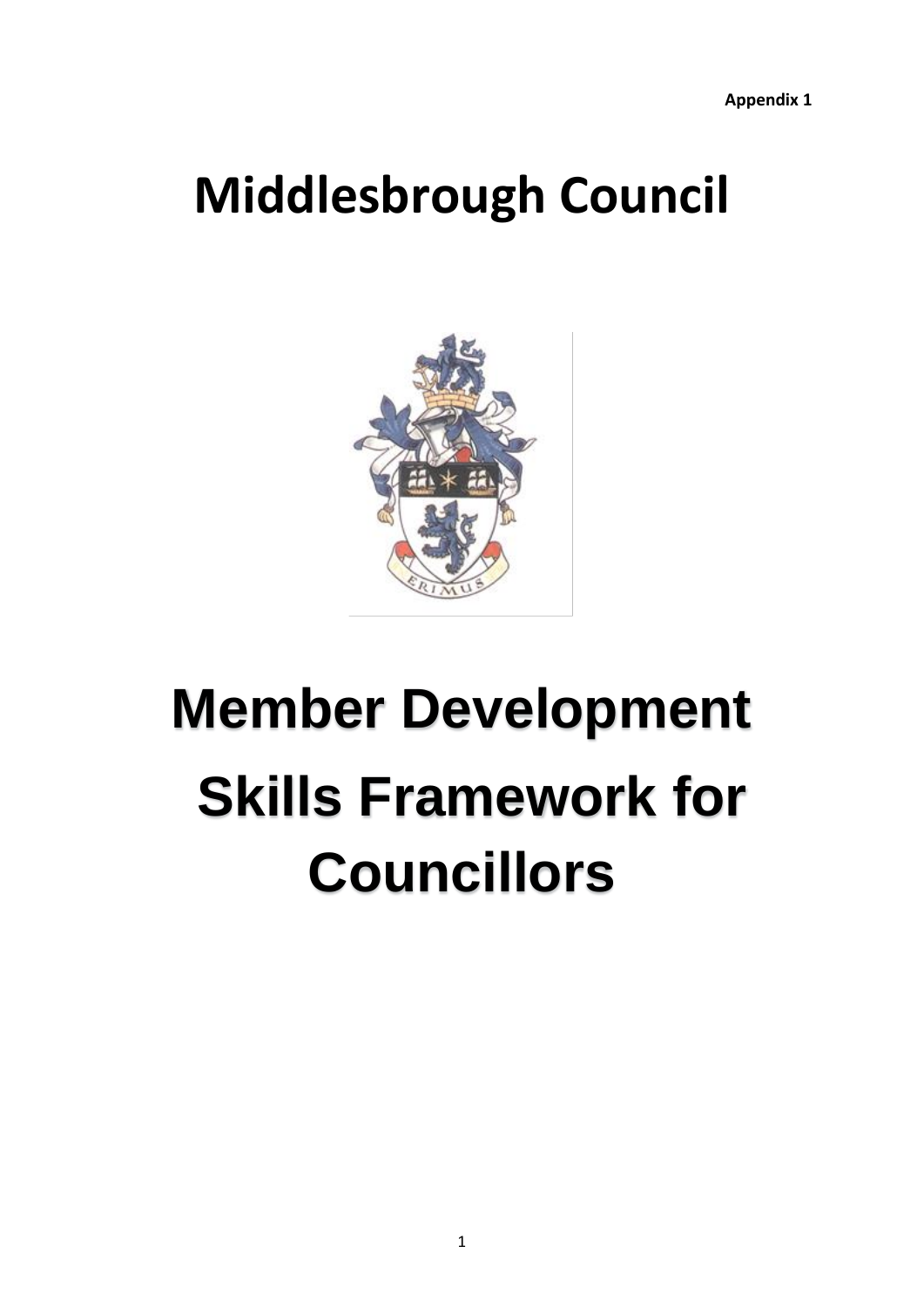### **Contents**

| Introduction                                                        | 3              |
|---------------------------------------------------------------------|----------------|
| What is the Competency Skills Framework?                            | 3              |
| What are the six core skills for Councillors?                       | $\overline{4}$ |
| Which learning resources will be utilised?                          | $\overline{7}$ |
| How will the Framework be delivered?                                | 8              |
| What Development Opportunities are available for Senior<br>Members? | 10             |
| What is the Senior Members Delivery Framework?                      | 10             |
| How will Councillors meet the requirements of the Framework?        | 11             |
| Attendance at External Events.                                      | 12             |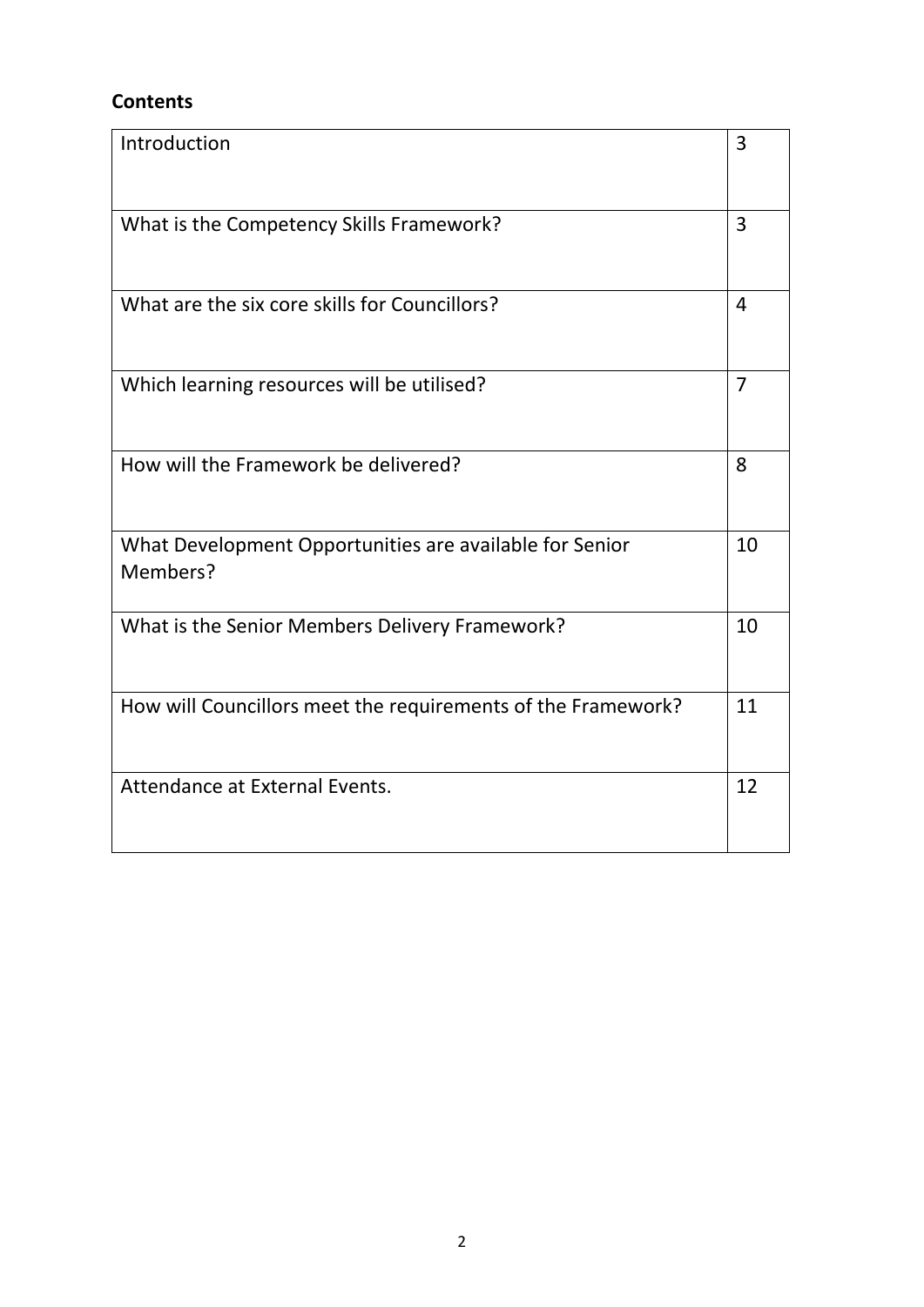#### **Introduction**

The Skills Framework supports the Member Development Policy; aims to assist Members to develop their leadership skills and knowledge in relevant disciplines; and it will provide them with the opportunities, experience and knowledge to meet the challenges and risks associated with the role of an elected member.

#### **WHAT IS THE COMPETENCY SKILLS FRAMEWORK AND WHY HAS IT BEEN DEVELOPED?**

The Competency Skills Framework, which has been developed in line with Local Government Association's Political Skills Framework, sets out the knowledge and skills required to enable members to be effective in their role as a Councillor.

It enables members to develop their knowledge and skills by providing the necessary training and support throughout their term as a Councillor.

#### **The six core skills for Councillors**

The six core competencies highlighted in the Political Skills Framework include:-

- (i). **Local Leadership** engaging with the community in order to learn, understand and deal with any issues of local concern. The Councillor should also be able to mediate between different residents/groups in the community, in a fair and constructive manner, encouraging trust from all sections of the community.
- (ii). **Partnership working** building positive relationships by making others feel valued, included and trusted, and by working collaboratively to achieve goals. The Councillor should be able to recognise when to delegate, provide support or empower others to take responsibility and understand and act on their role in building and shaping key partnerships at local, regional and national levels.
- (iii). **Communication skills** listening carefully to people and providing regular feedback and ensuring that expectations are managed. The Councillor should also try to inform and communicate with people using all available media e.g. internet, newsletters and email etc. Councillors should also be supported to be able to speak confidently in public settings e.g. council and community meetings and dealing with the media.
- (iv). **Political understanding** acting ethically, consistently and with integrity when making decisions, campaigning or canvassing. The Councillor should also be able to look at ways to promote democracy and increase public engagement and to work across Political boundaries when required, without compromising political values.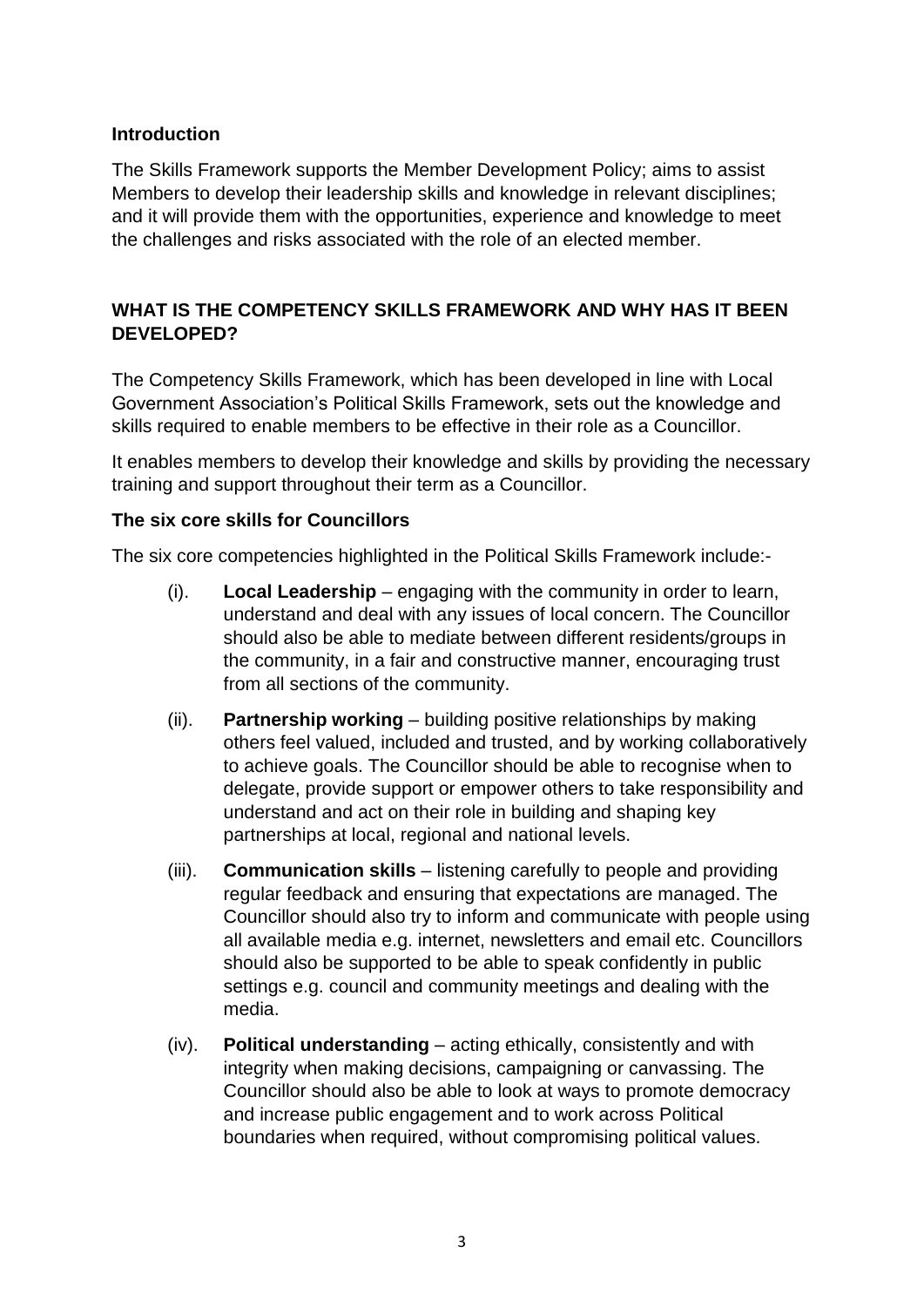- (v). **Scrutiny and challenge** acting as a critical friend by identifying suitable areas for scrutiny, providing constructive feedback and ensuring that residents and communities are involved in the scrutiny process. Members should be supported to be able to understand and analyse complex information, ask challenging but constructive questions and present clear concise arguments that are easily understood.
- (vi). **Regulating and monitoring** understanding and acting on members' judicial role in meeting legal responsibilities such as duty of care and corporate parenting. Members should be able to use evidence to evaluate arguments and make independent, impartial judgements. Members should also receive support to monitor their own and others' performance and look for opportunities to learn.

#### **Positive and Negative Indicators**

Each of the skill set definitions describe what is expected of councillors if they are to be effective and influential in their role.

Positive (desirable) behaviours and Negative (undesirable) behaviours are included for each of the skill sets. It is not expected that any member could demonstrate excellent levels of positive behaviour all of the time, and never demonstrate any Negative behaviour, but excellent councillors generally demonstrate far more Positive than Negative characteristics.

These behaviours are described as positive and negative indicators because they provide an indication of the types of behaviour that councillors associate with excellent and poor performance.

#### **Local Leadership**

| <b>Positive</b>                       | Negative                                      |
|---------------------------------------|-----------------------------------------------|
| Engages with community, canvasses     | Doesn't engage with their community, waits to |
| opinion and looks for new ways of     | be approached and is difficult to contact     |
| representing people                   |                                               |
| Keeps up-to-date with local           | Maintains a low public profile, not easily    |
| concerns by drawing information       | recognised in their community                 |
| from diverse sources, including       |                                               |
| hard to reach groups                  |                                               |
| Encourages trust and respect by being | Treats groups or people unequally, fails to   |
| approachable, empathising and finding | build integration or cohesion                 |
| new ways to engage with others        |                                               |
| Creates partnerships with different   | Has a poor understanding of local concerns    |
| sections and groups in the community  | and how those might be addressed.             |
| and ensures their involvement in      |                                               |
| decision-making                       |                                               |
| Mediates fairly and constructively    | Concentrates on council processes rather      |
| between people and groups with        | than people                                   |
| conflicting needs                     |                                               |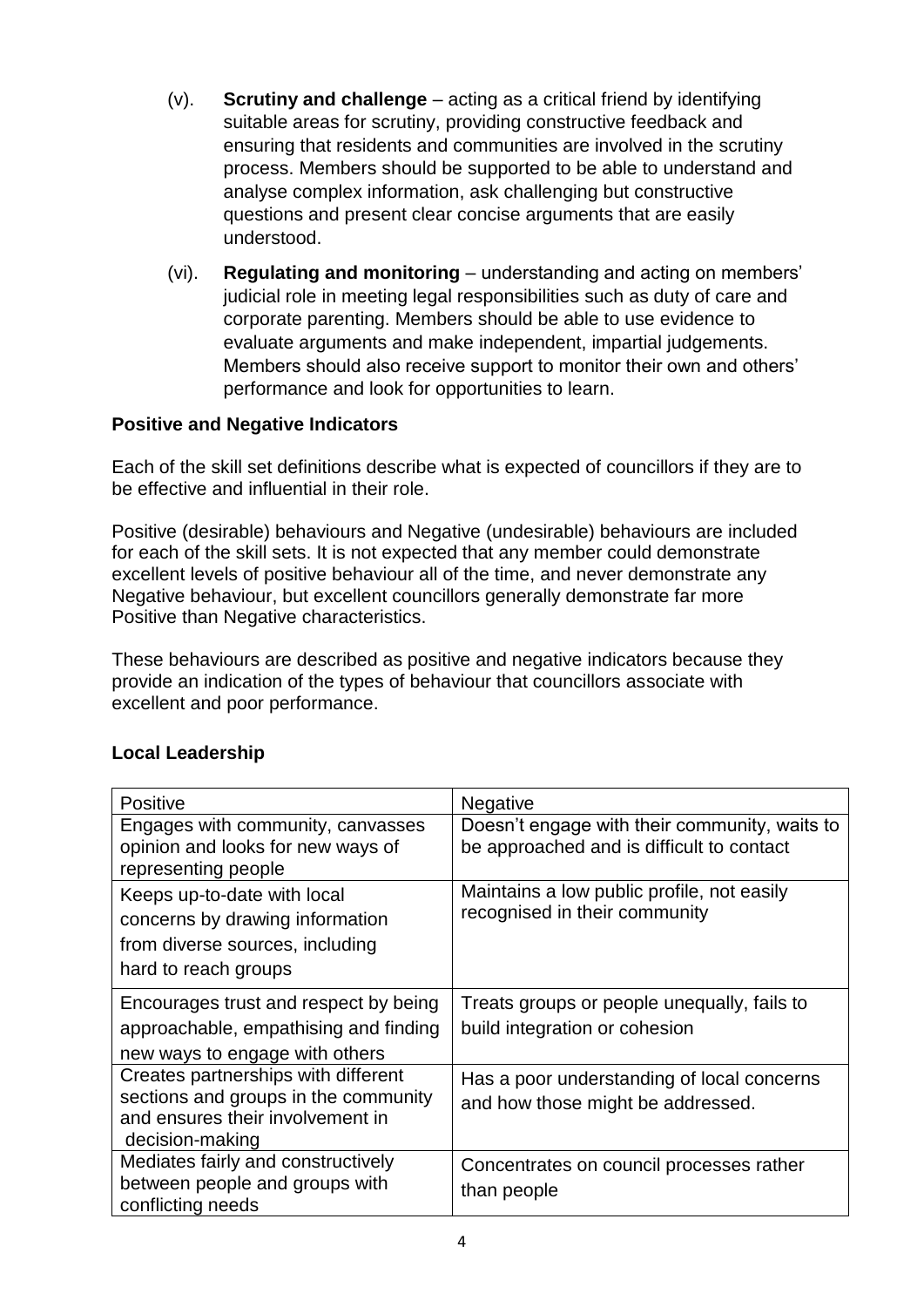| Works with others to develop and | Is unrealistic about what they can achieve |
|----------------------------------|--------------------------------------------|
| champion a shared local vision   | and fails to deliver on promises           |

 $\overline{\phantom{a}}$ 

## **Partnership Working**

| <b>Positive</b>                                                                                                            | <b>Negative</b>                                                                                                                                              |
|----------------------------------------------------------------------------------------------------------------------------|--------------------------------------------------------------------------------------------------------------------------------------------------------------|
| Works proactively to build good<br>relationships with colleagues, officers,<br>community groups and other<br>organisations | Prefers to exert control, impose solutions or<br>criticise and using status rather than through<br>persuasion, involving others and constructive<br>feedback |
| Emphasis on achieving shared<br>goals by maintaining focus and<br>mobilising others                                        | Fails to recognise or make use of others'<br>skills and ideas                                                                                                |
| Knows when to delegate, provide<br>support or empower others to take<br>responsibility                                     | Typically avoids working with people with<br>different views or political values                                                                             |
| Makes people from all<br>backgrounds feel valued,<br>trusted and included (e.g. says<br>'thank you')                       | Prefers to act alone and fails to engage or<br>network with others.                                                                                          |
| Understands and acts on their role in<br>building and shaping key partnerships<br>at local, regional and national levels   | Often uses divisive tactics to upset<br>relationships within their group, or council<br>policies and decisions                                               |
| Understands how and when to assert<br>authority to resolve conflict or deadlock<br>effectively                             | Defensive when criticised, blames others and<br>doesn't admit to being wrong                                                                                 |

## **Communication Skills**

| Positive                                                                                                                        | <b>Negative</b>                                                                                  |
|---------------------------------------------------------------------------------------------------------------------------------|--------------------------------------------------------------------------------------------------|
| Provides regular feedback to people,<br>making sure they are kept informed<br>and manages expectations                          | Slow to respond to others; tends to<br>communicate only when necessary                           |
| Regularly informs and<br>communicates with their community<br>using all available media (eg,<br>internet newsletters and email) | Doesn't listen when people are speaking and<br>uses inappropriate or insensitive language        |
| Listens to others, checks for<br>understanding and adapts their own<br>communication style as required                          | Communicates in a dogmatic and inflexible<br>way                                                 |
| Creates opportunities to communicate<br>with different sectors, including<br>vulnerable and hard to reach groups                | Unwilling to deliver unpopular messages,<br>uses information dishonestly to discredit<br>others. |
| Speaks confidently in public<br>settings (e.g. in council and                                                                   | Tends not to participate in meetings and lacks<br>confidence when speaking in public             |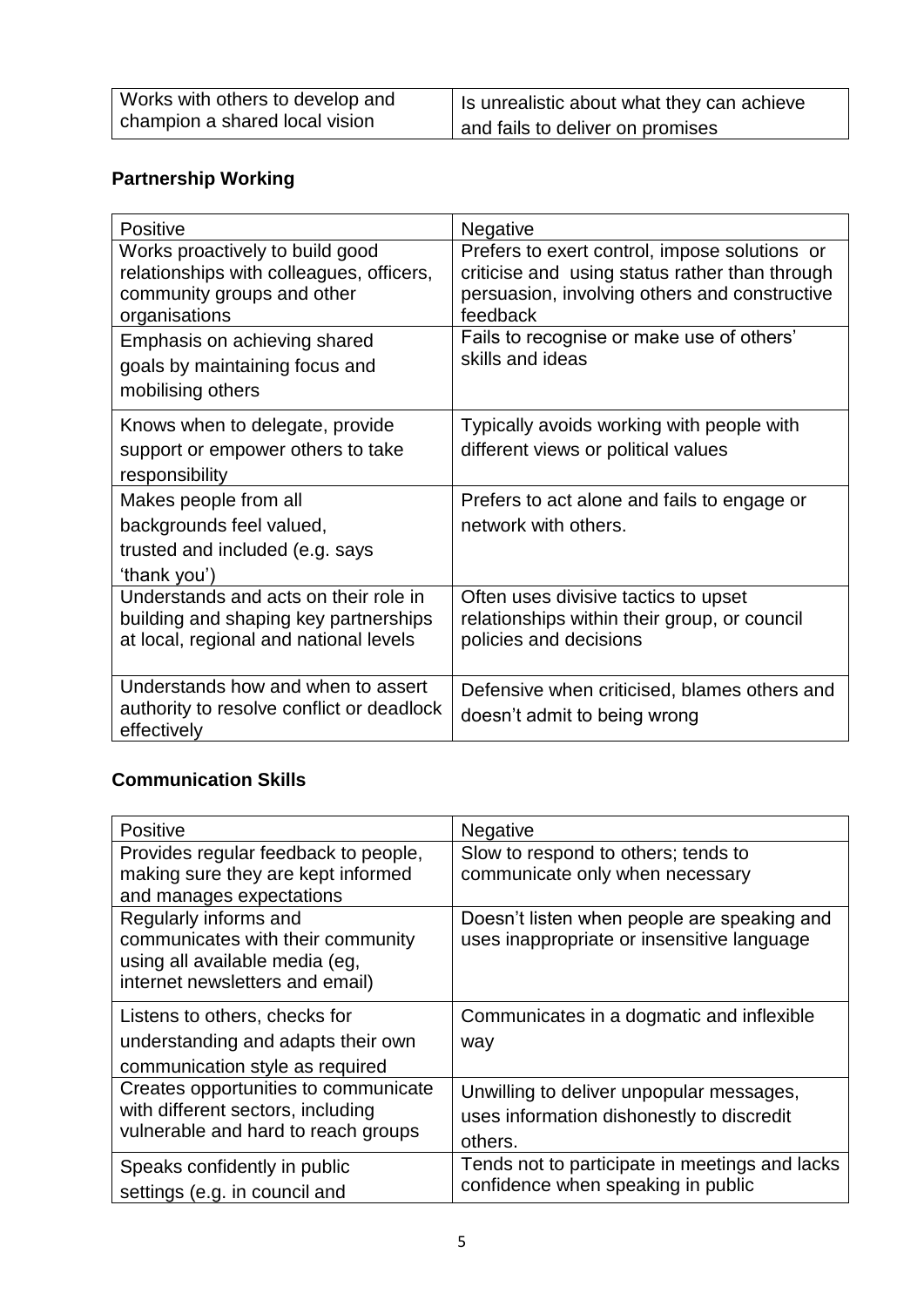| community meetings, and the                                                                                                     |                                                              |
|---------------------------------------------------------------------------------------------------------------------------------|--------------------------------------------------------------|
| media)                                                                                                                          |                                                              |
| Communicates clearly in spoken and<br>written forms (e.g. uses appropriate<br>language and avoids jargon or 'council<br>speak') | Presents confused arguments using poor<br>language and style |

## **Political understanding**

| <b>Positive</b>                                                                                                                        | Negative                                                                                           |
|----------------------------------------------------------------------------------------------------------------------------------------|----------------------------------------------------------------------------------------------------|
| Demonstrates a consistency in views<br>and values through their decisions and<br>actions                                               | Lacks integrity, has inconsistent political<br>values and tends to say what others want to<br>hear |
| Helps to develop cohesion within<br>and between different groups and<br>also between different groups<br>and the council               | Puts personal motives first or changes beliefs<br>to match those in power                          |
| Clearly communicates political values<br>through canvassing and campaigning                                                            | Has poor knowledge of group manifesto,<br>values and objectives                                    |
| Actively develops their own political<br>intelligence (e.g. understanding local<br>and national political landscapes)                  | Fails to support political colleagues in public.                                                   |
| Looks for ways to promote democracy<br>and increase public engagement                                                                  | Doesn't translate group values into ways of<br>helping the community                               |
| Is able to put party politics aside and<br>work across political boundaries when<br>required,<br>without compromising political values | Lacks a clear political vision of what they<br>would like to achieve                               |

## **Scrutiny and Challenge**

| <b>Positive</b>                                                                                                                                                                                      | <b>Negative</b>                                                                                |
|------------------------------------------------------------------------------------------------------------------------------------------------------------------------------------------------------|------------------------------------------------------------------------------------------------|
| Identifies areas suitable for scrutiny<br>and ensures that citizens and<br>communities are involved in the<br>scrutiny process and ensure topics<br>align with key council and mayoral<br>objectives | Doesn't prepare well or check facts and<br>draws biased conclusions                            |
| Quickly understands and<br>analyses complex information                                                                                                                                              | Too reliant on officers, tends to back down<br>when challenged                                 |
| Presents concise arguments that are<br>meaningful and easily understood                                                                                                                              | Fails to see scrutiny as part of their role                                                    |
| Understands the scrutiny process,<br>asks for explanations and checks that<br>recommendations have been<br>implemented                                                                               | Too focused on detail, doesn't distinguish<br>between good, poor and irrelevant<br>information |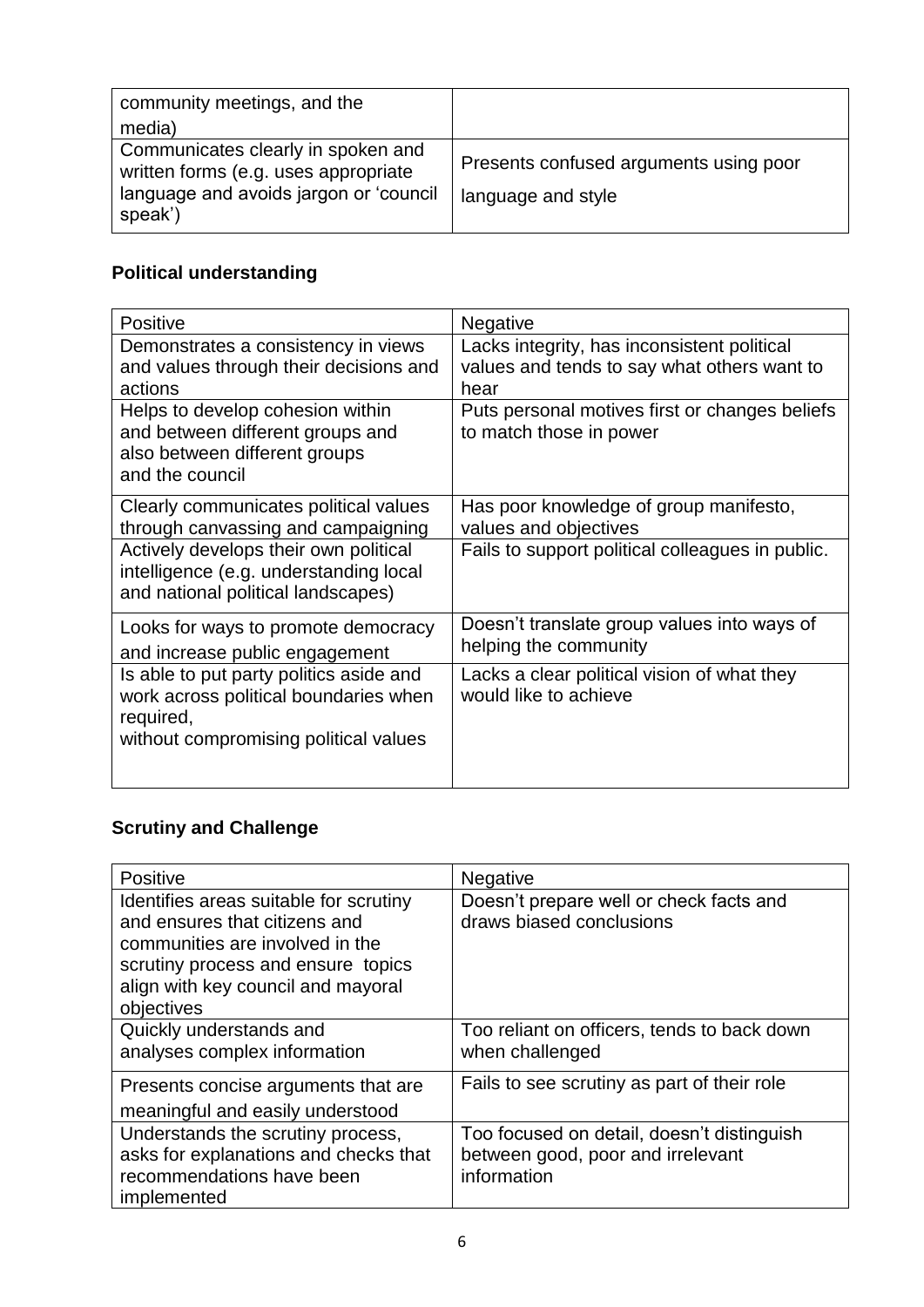| Objective and rigorous when<br>challenging process, decisions and<br>people | Uses scrutiny resources inappropriately (eg,<br>on issues over which they have no influence)                    |
|-----------------------------------------------------------------------------|-----------------------------------------------------------------------------------------------------------------|
| Asks challenging but constructive<br>questions                              | Overly aggressive: prefers political 'blood<br>sports' to collaboration and uses scrutiny for<br>political gain |

#### **Regulating and monitoring**

| <b>Positive</b>                                                                                                              | <b>Negative</b>                                                                                            |
|------------------------------------------------------------------------------------------------------------------------------|------------------------------------------------------------------------------------------------------------|
| Understands and acts on their judicial<br>role in meeting legal responsibilities<br>(e.g. duty of care, corporate parenting) | Doesn't declare personal interests, makes<br>decisions for personal gain                                   |
| Uses evidence to evaluate<br>arguments and make<br>independent, impartial<br>judgements                                      | Fails to check facts or consider all sides and<br>makes subjective or uninformed judgements                |
| Chairs meetings effectively, follows<br>protocol to make sure all views are<br>explored and keeps process on track           | Leaves monitoring and checks on progress to<br>others                                                      |
| Follows legal process, balances public<br>needs and local policy                                                             | Makes decisions without taking advice,<br>considering regulations or taking account of<br>wider issues     |
| Monitors others' performance and<br>intervenes when necessary to ensure<br>progress                                          | Doesn't Understand or abide by the<br>councillor's code of conduct                                         |
| Is committed to self-development,<br>seeks feedback and looks for<br>opportunities to learn                                  | Misses deadlines, leaves business unfinished<br>and lacks balance between council and other<br>commitments |

#### **Learning Resources for delivering the Framework**

In delivering the Framework the following learning resources would be utilised:-

- Member inductions:
- Members' Handbook;
- Workshops/seminars /briefings;
- Self-review / Assessment LGA workbooks;
- **•** Feedback review mechanism;
- Mentoring; (political groups)
- **•** Personal Development Plans
- E-learning materials LGA materials accessible through the Council intranet
- Leadership academy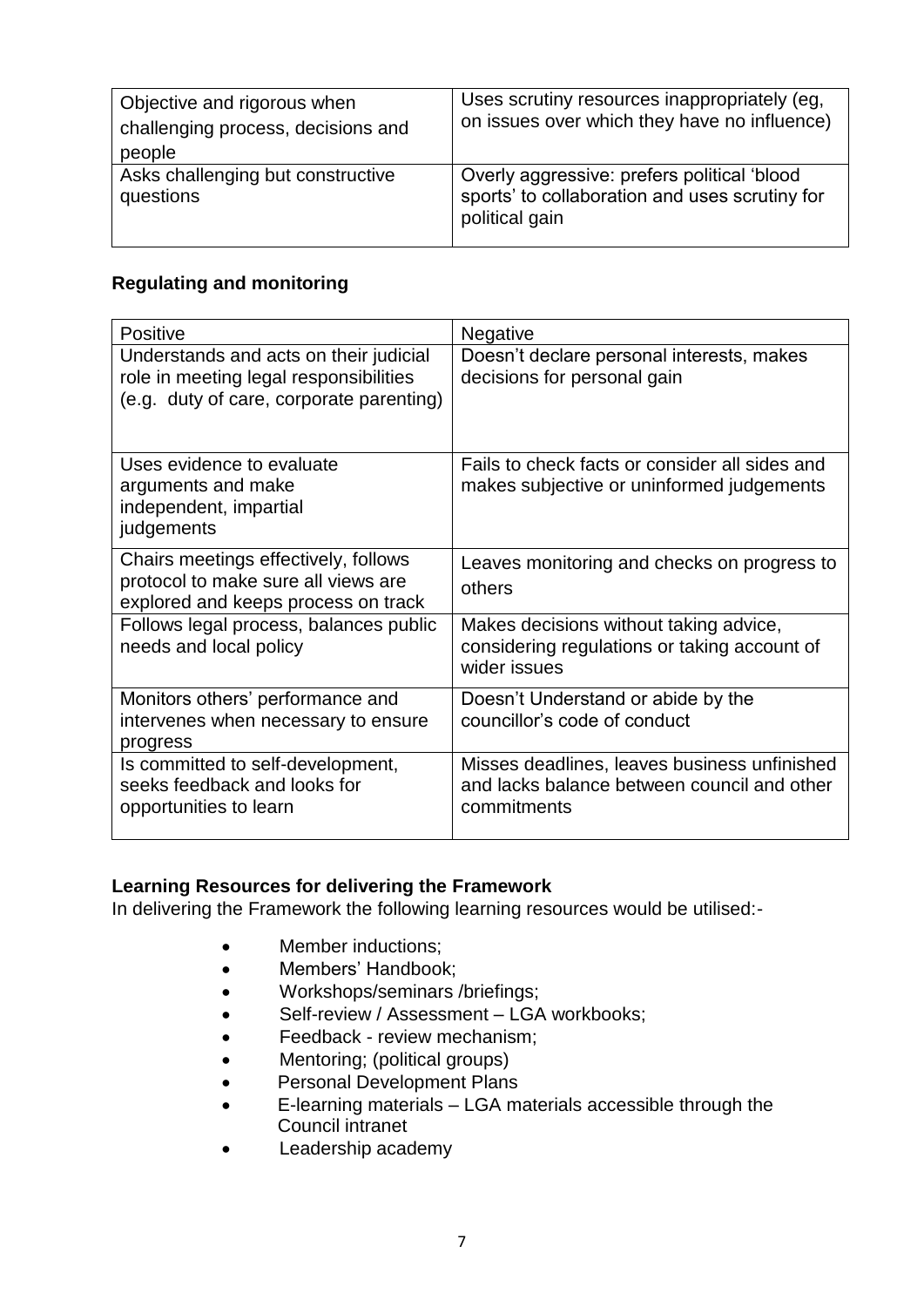#### **HOW WILL THE FRAMEWORK BE DELIVERED?**

An annual Member Development Programme is produced to meet member development needs and shows how the events/briefings/seminars are aligned with this skills framework (Appendix1). This programme will be submitted to the Constitution and Member Development Committee on an annual basis.

Currently, a variety of approaches is taken to meeting Members' collective and individual development needs.

#### These include:

Role specific skills and knowledge are delivered through a variety of methods. For example, training sessions are offered to Committee Chairs in chairing skills whilst Senior/Executive Members are offered the opportunity to attend LGA Leadership Academy events (subject to certain criteria).

#### **Training on corporate initiatives and strategies**

Keeping Members informed and up to date is one of the essential outcomes for member development. A programme of events seminars is organised throughout the year to brief and engage Members on key issues. The subject of each seminar is determined either by Member request, by a service or legislative changes.

#### **Member Induction**

All newly elected will be offered an Induction Programme which will cover the basic areas of knowledge necessary to newly elected Councillors. However, re-elected Members are also welcome to attend should they require a refresher or be willing to share their knowledge and experience with their new colleagues. The Programme will provide information on

- \* How the Council works (i.e. governance);
- The Mayor's Vision;
- $\div$  The legal requirements, roles and responsibilities of Members;
- $\div$  Protocols and requirements in respect of ethics and probity;
- An introduction to the services provided by the Council

#### **Generic skills development**

Generic skills development and awareness training and drop in sessions are offered to Members on subjects such as IT and information systems throughout the year. IT skills are particularly important in order to ensure that Members are able to play a full role in modern organisations. Officers will look for themes from Personal Development conversations to help identify where generic skills training may be useful.

#### **Required Development**

The Council protocol is that Members will be required to undertake training or attend briefings in respect of certain roles and in order to serve on certain Committees. This is aimed at protecting members and the Council from prospect challenge to legislative decision making. This training programme is organised on an annual basis, following the AGM, when committee membership is confirmed. Ad hoc one-toone training will be provided for any subsequent changes to committees.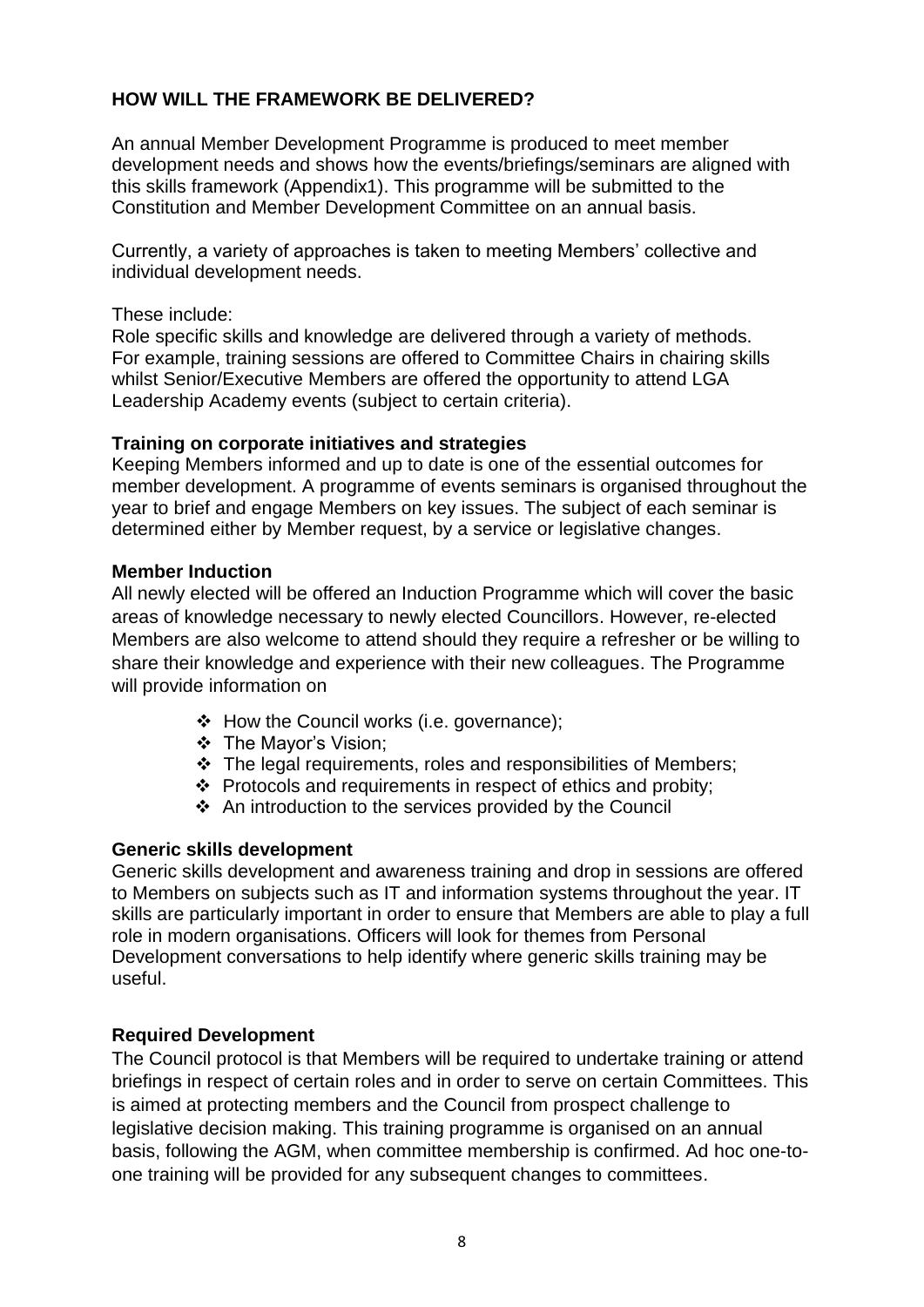These would include Planning & Development Committee, Licensing Committee and Sub-Committees, Standards Committee and Standards Hearings Sub-Committee, Staff Appeals Committee, Corporate Affairs and Audit Committee, Teesside Pension Fund, Teesside Pension Board and Family Placement Panel. This training should be undertaken on an annual basis.

Whilst training may be devised for specifically for committee Members, these events are open to all members to attend, which will also aid groups should they wish to appoint a substitute to attend a committee in the case of absence of one of their Members.

Newly elected Chairs and Vice-Chairs will also be required to attend Chairs' training sessions following the Council AGM (or appointment if not appointed at the AGM)

#### **Standards - Code of Conduct**

All Members are required to undertake training in respect of the Code of Conduct.

#### **Personal Development**

It is up to each individual Councillor to take responsibility for their own individual development. Where skills or knowledge gaps are identified through a Personal Development conversation, Officers can advise on possible training activities which could meet the development need.

Members are encouraged to consider different approaches to their development, including: requesting a one to one with an appropriate officer, undertaking site visits, discussing a matter with a more experienced Member, carrying out some personal research or attending an external event.

Where possible, the Council will seek to offer training and development opportunities with other local authorities and partner organisations and provide joint training activities where appropriate.

Each political group may also provide opportunities for training within their own group.

#### **In Year Ad Hoc Opportunities**

The Development Programme provides a range of different opportunities for attendance at a range of learning events. These will include conferences, seminars, training courses, briefings, workshops and forums.

Members will be invited by Democratic Services or the Service Area planning the event, to attend internal events and briefing sessions that either appear in the Programme or are added to the Programme throughout the year.

Any Member can also request other events/ topics to be included in the Programme. Whenever there is sufficient interest from Members in respect of a topic, or where the topic is considered by the Constitution and Members' Development Committee to be of sufficient importance, all efforts will be made to accommodate these requests.

There will also be some opportunities to attend external events subject to certain criteria, details of which are dealt with at page 12(below).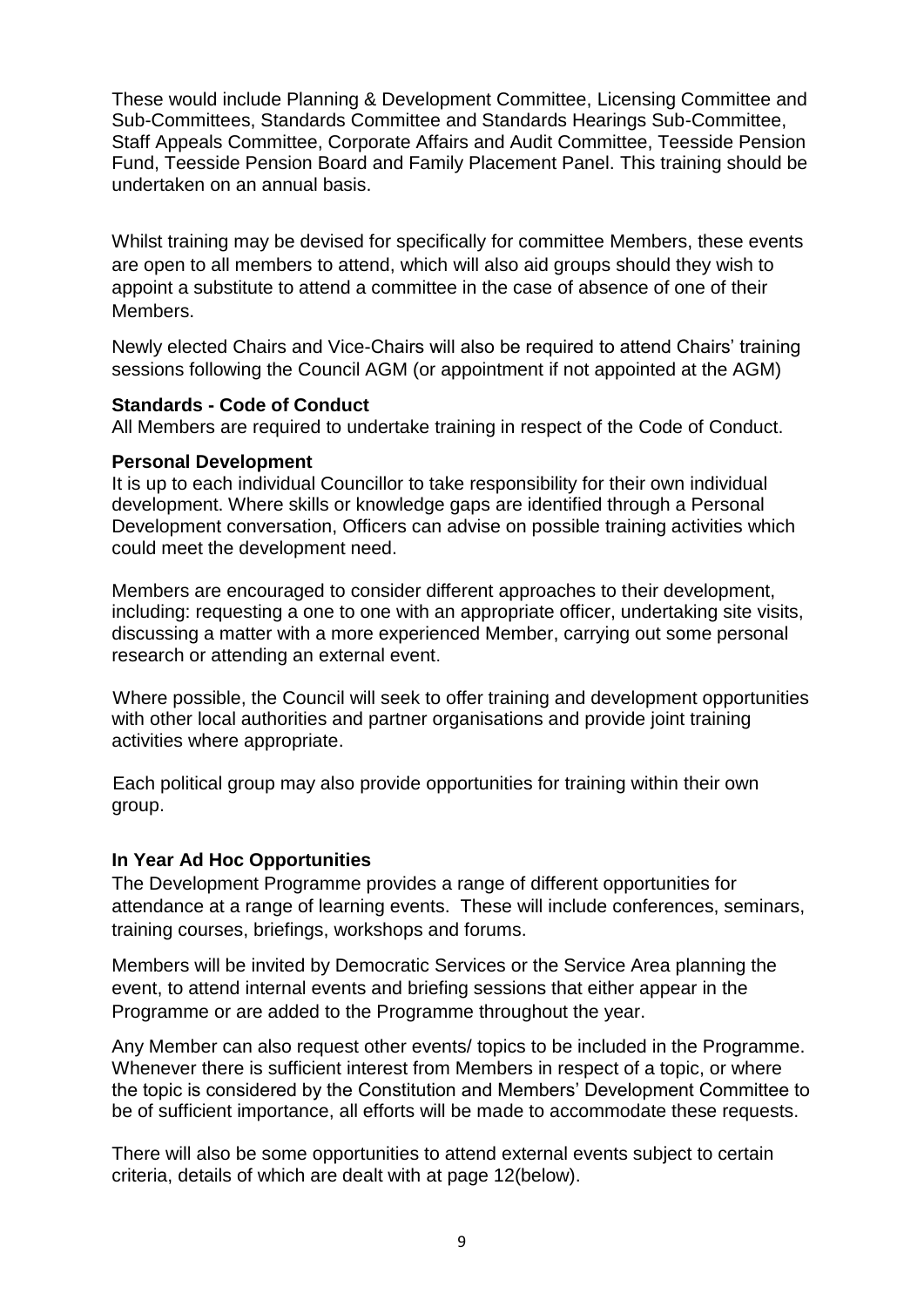All Members will be given the opportunity to undertake a personal development plan. This will involve Members completing a self-assessment questionnaire followed by a one-to-one session with the Members' and Statutory Services Manager or an HR representative.

As part of the framework we will work with senior Members and Chairs to consider ways of providing constructive feedback on the performance of their roles.

#### **DEVELOPMENT OPPORTUNITIES FOR SENIOR MEMBERS**

Senior Elected Members have a vital role in establishing and maintaining the strategic direction of the Council. They support the Council, by acting as Community Leaders, to achieve our corporate priorities and as such a more detailed level of opportunities and a greater level of understanding of national and regional may be required.

Senior Members' include Executive Members, Chairs and Vice Chairs of committees and Scrutiny panels)

Personal development plans may also be linked to any performance framework adopted by the Mayor/deputy Mayor, which will assist in identifying any development needs of Senior Members in undertaking their respective roles and would cover such things as:

- Changes to Member Portfolio's;
- Introduction of new legislation;
- Development of new/revised policies; and
- Specific skills/knowledge requires of the position held.

#### **Required Development**

All newly appointed Executive Members, Chairs and Vice-Chairs are required to attend Chairs' training sessions following the Council AGM (or on appointment as a Chair, if not appointed at the AGM).

These training sessions will cover:

- Effective chairing skills;
- An overview of their role and scope of their respective responsibilities;
- Decision making processes of the Council (both Member and Officer);
- Any audit/legislative requirements tailored to need/relevance; and
- Media skills

#### **Leadership Academy**

Senior Members will be given the opportunity to apply to attend the Local Government Association's (LGA) Leadership academy or themed events aimed at supporting senior elected leaders and senior officers (see point external event criteria). The LGA have a wide ranging programme of events which will enable members to share their concerns and challenges; learn from one another; work together on addressing the big issues they face; and explore and test new ways of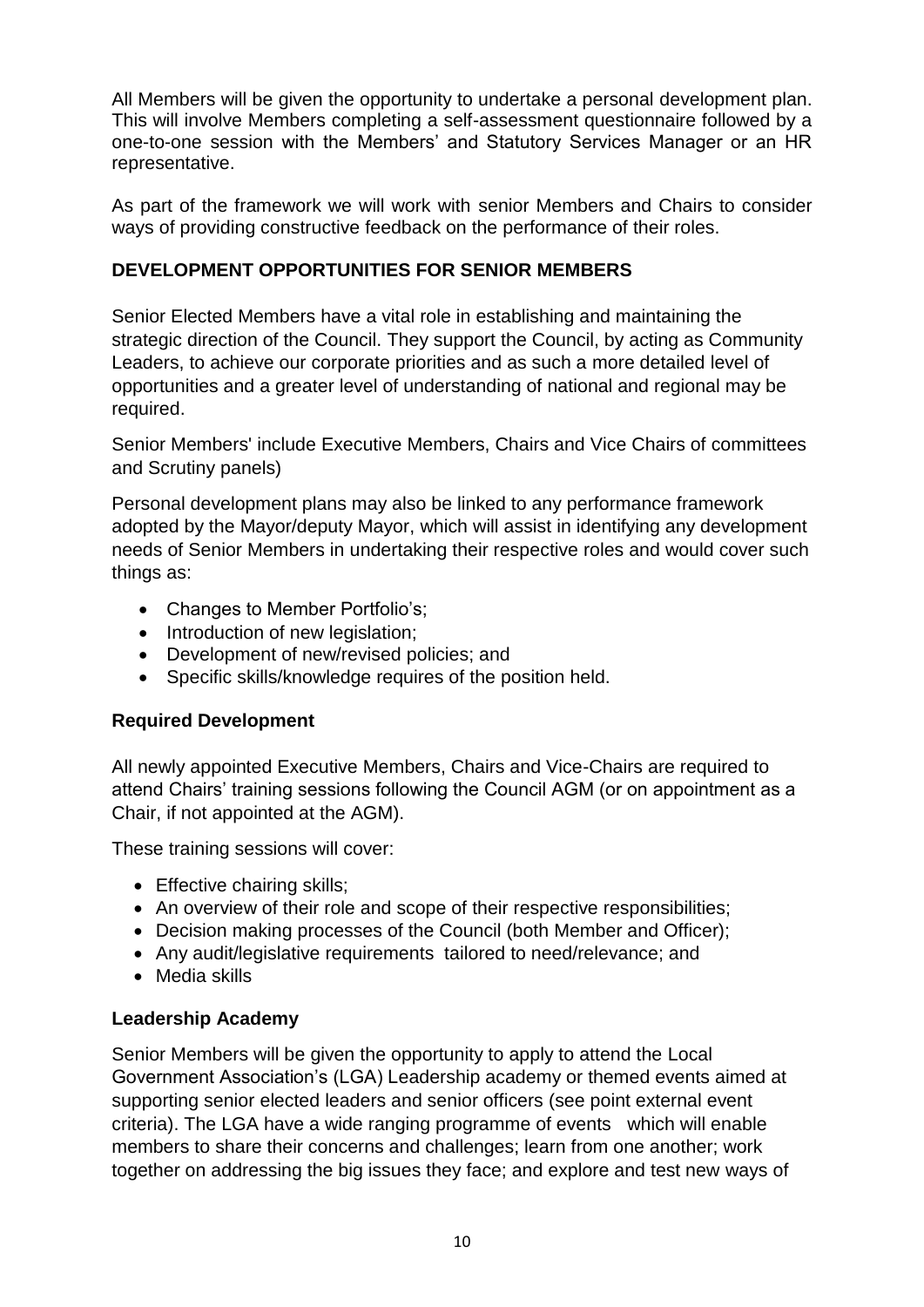working and leading across their organisations, partnerships and communities to deliver enhanced public value in these challenging times.

The Programme is designed for Councillors in leadership positions such as:

- council leaders
- deputy leaders
- group leaders
- portfolio holders
- scrutiny/committee chairs

In order to attend leadership academy then a personal development plan must have been undertaken or it must be evidenced that this meets the needs of a role specific performance indicator.

#### **THE EXPECTATIONS AND RESPONSIBILITIES OF MEMBERS**

The Programme is a key part of the Council's commitment to Member Development and training and is a shared responsibility between the Council and individual Members.

In order to aid the successful delivery of the Programme, it is important that Councillors seek to fulfil their responsibilities through the following:

**Induction Programme** - all newly elected Members to engage in the Council's Induction programme.

#### **Attending required training or development events**

Members who wish to sit on certain committees (such as Planning and Regulatory Committees) must have undertaken the relevant training beforehand to ensure that they are compliant with the legislation.

#### **Standards of Behaviour**

All Members will be expected to undertake a training module covering:

- Code of conduct;
- Member/Officer protocols;
- Pecuniary and non-pecuniary interests;
- ❖ Gifts and hospitality.

**Personal Development Plans** - Members will have the opportunity to complete a Personal Development Plan which will enable Democratic Services to identify events that may meet the individual's needs and / or the role of the Member, and the broader requirements of the Council.

#### **Records**

Democratic Services keep a record of all the learning and development activities attended by each Member. These records will be accessible through the Egenda system.

In order to aid substitutions, groups may also request a list of trained substitutes from Democratic Services.